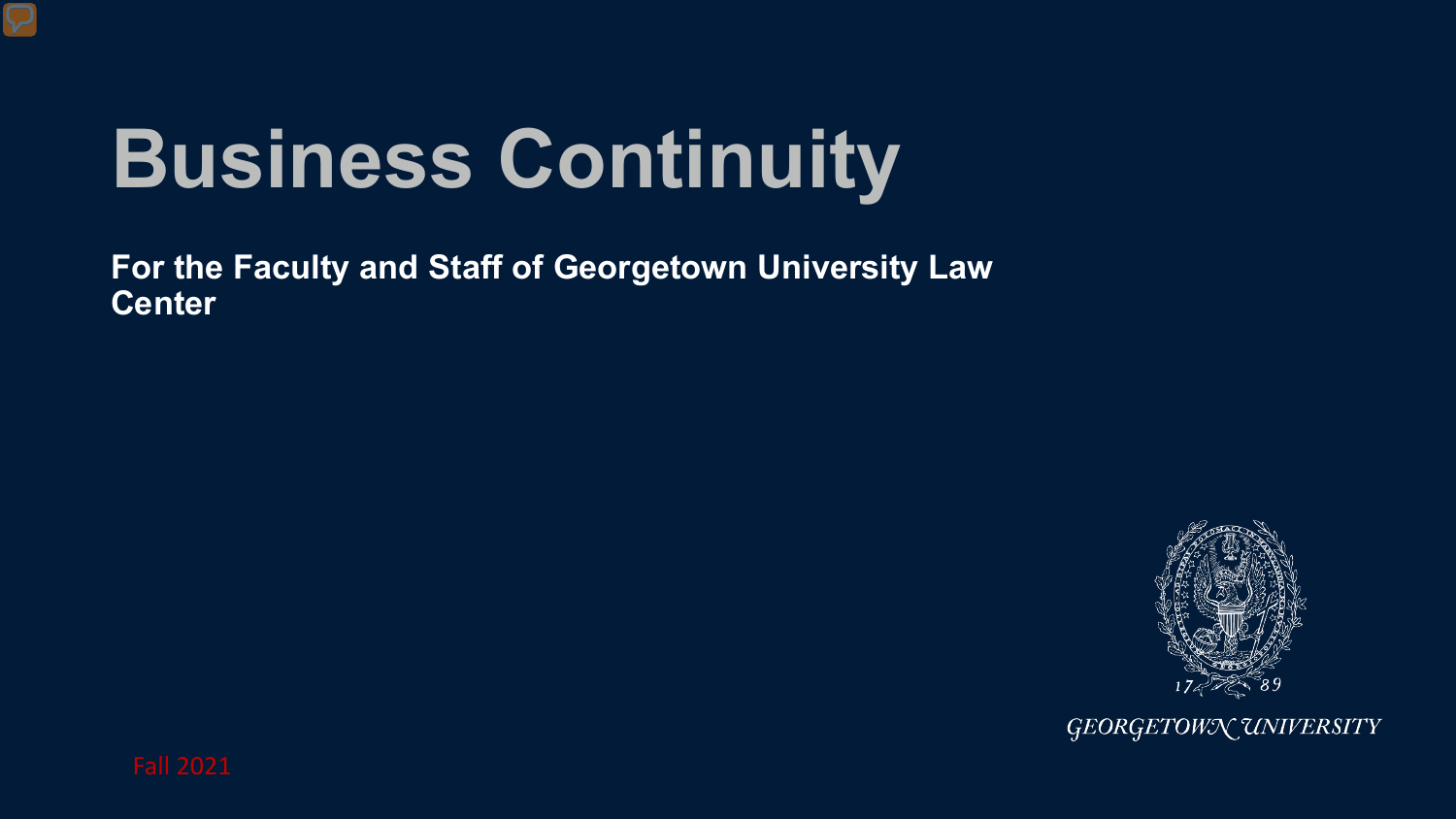# **Telecommuting**



- **Employees may submit an application to work from home**
- **Use standard procedures with regards to private information**
- **Remember to:**
	- **Forward phone calls**
	- **Insure access to files and applications**
- **More information can be found on the [Telework Policy Site](https://hr.georgetown.edu/telework/)**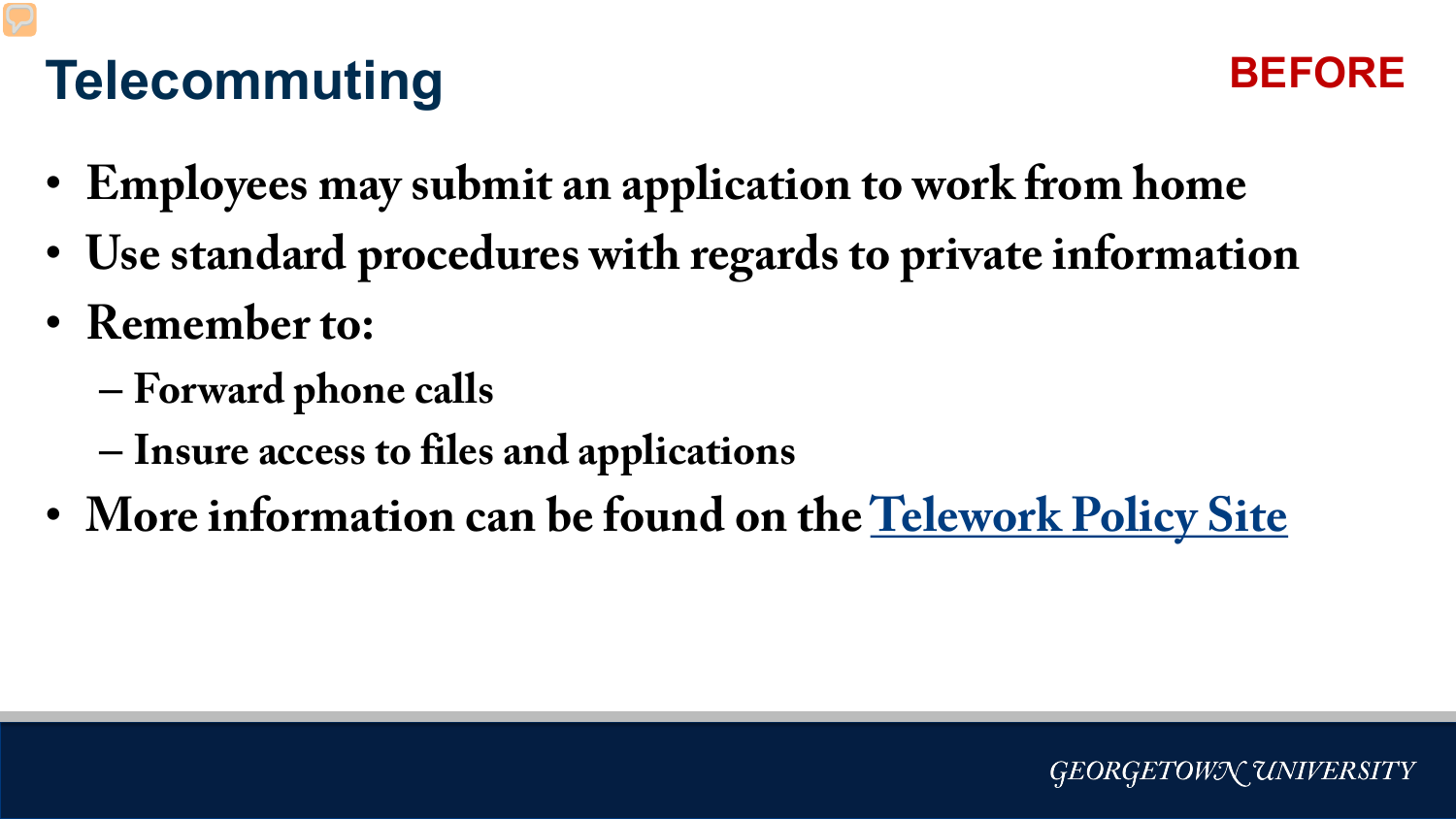### **Forwarding Phone Calls and Voicemail**

- **Press "Forward All"**
- **Enter a phone number, or select from history**
- **Visual confirmation displays**
- **To verify, look for Forward All icon**

**BEFORE**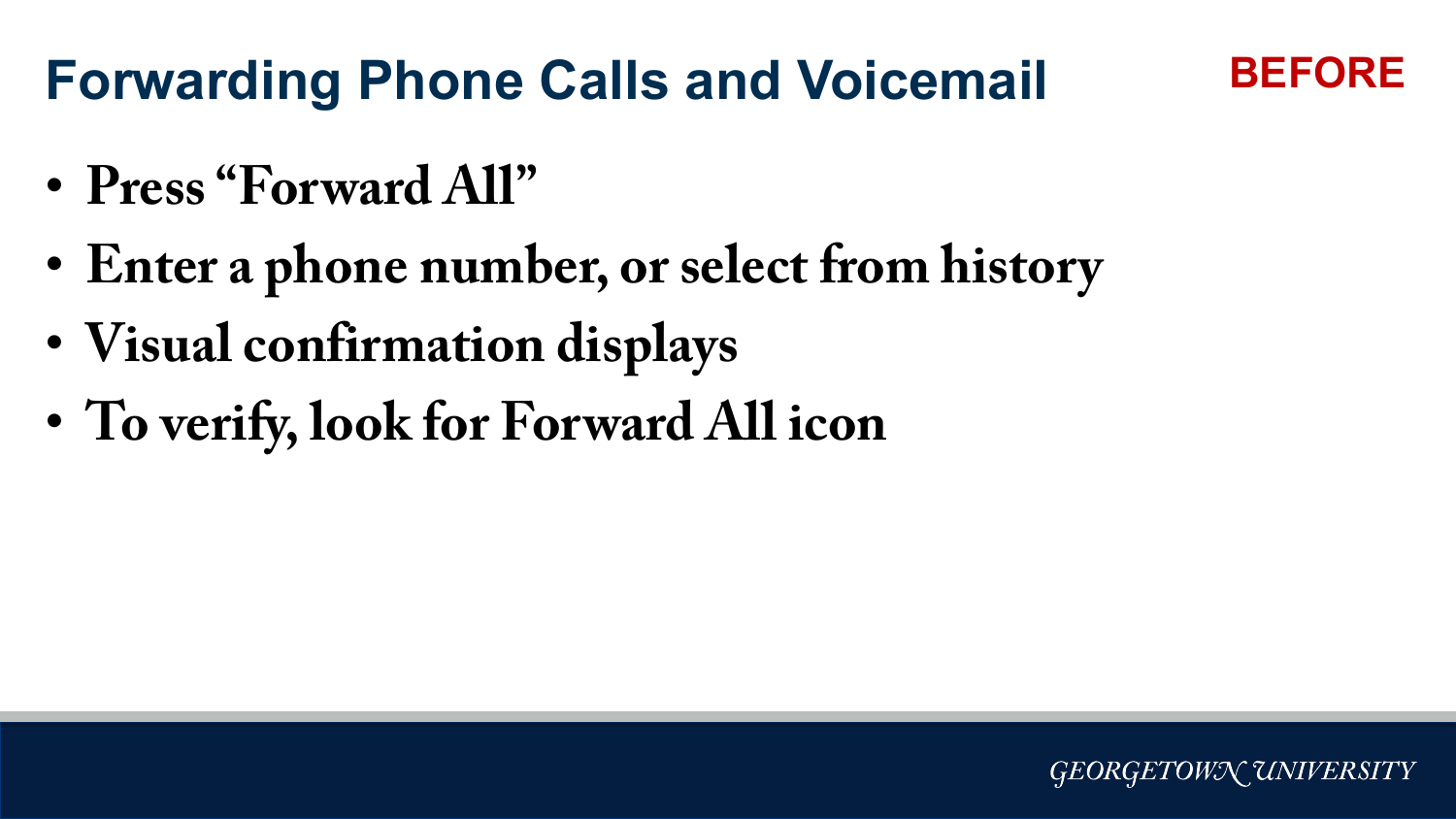# **Using Your Personal Home Machine**

**BEFORE**

- **System Requirements**
	- **Windows 7 or OSX High Sierra or later**
	- **Broadband internet connection**
- **Browser Requirements**
	- **Use most recent version; no browser requirements for DUO if not handling confidential data**
- **Required Applications**
	- **[Zoom,](http://zoom.georgetown.edu/) [Office365,](https://www.law.georgetown.edu/your-life-career/campus-services/information-systems-technology/supported-tools-and-training/office-365/) [Symantec AntiVirus](https://georgetown.onthehub.com/WebStore/Welcome.aspx), [AnyConnect VPN](https://uis.georgetown.edu/security/vpn/faq/)**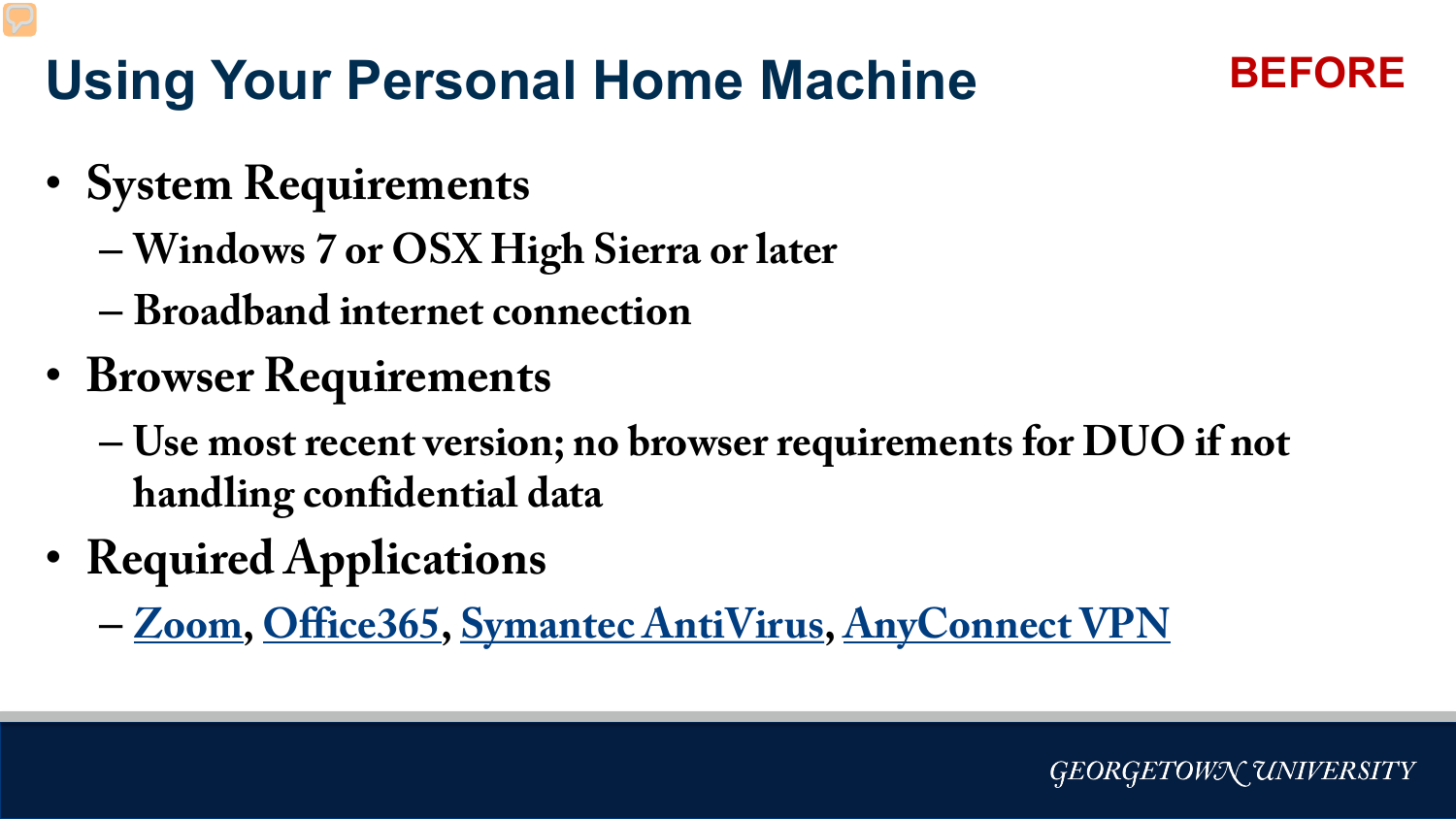# **Communication**

#### **DURING**





- **Use [Georgetown Gmail](https://apps.georgetown.edu/) to communicate business information**
	- **Use [Google Hangouts Chat t](https://chat.google.com/)o chat with anyone at Georgetown**
- **Use [Zoom](https://www.law.georgetown.edu/your-life-career/campus-services/information-systems-technology/supported-tools-and-training/instructional-and-academic-technologies/zoom-resources/) for meetings and web conferences**
	- **Use video conferencing whenever possible; use dialing in via telephone as last resort**
	- **Test Zoom prior to needing it for Business Continuity**
- **More information can be found via:**
	- **[Download Zoom and Get Started](https://georgetown.zoom.us/)**
	- **[Set up Your Personal Meeting ID \(Recommended\)](https://support.zoom.us/hc/en-us/articles/201362843-What-is-Personal-Meeting-ID-PMI-and-Personal-Link-)**
	- **[Hosting a Zoom Meeting](https://uis.georgetown.edu/zoom/host/)**
	- **[Zoom FAQs](https://uis.georgetown.edu/zoom/faq/)**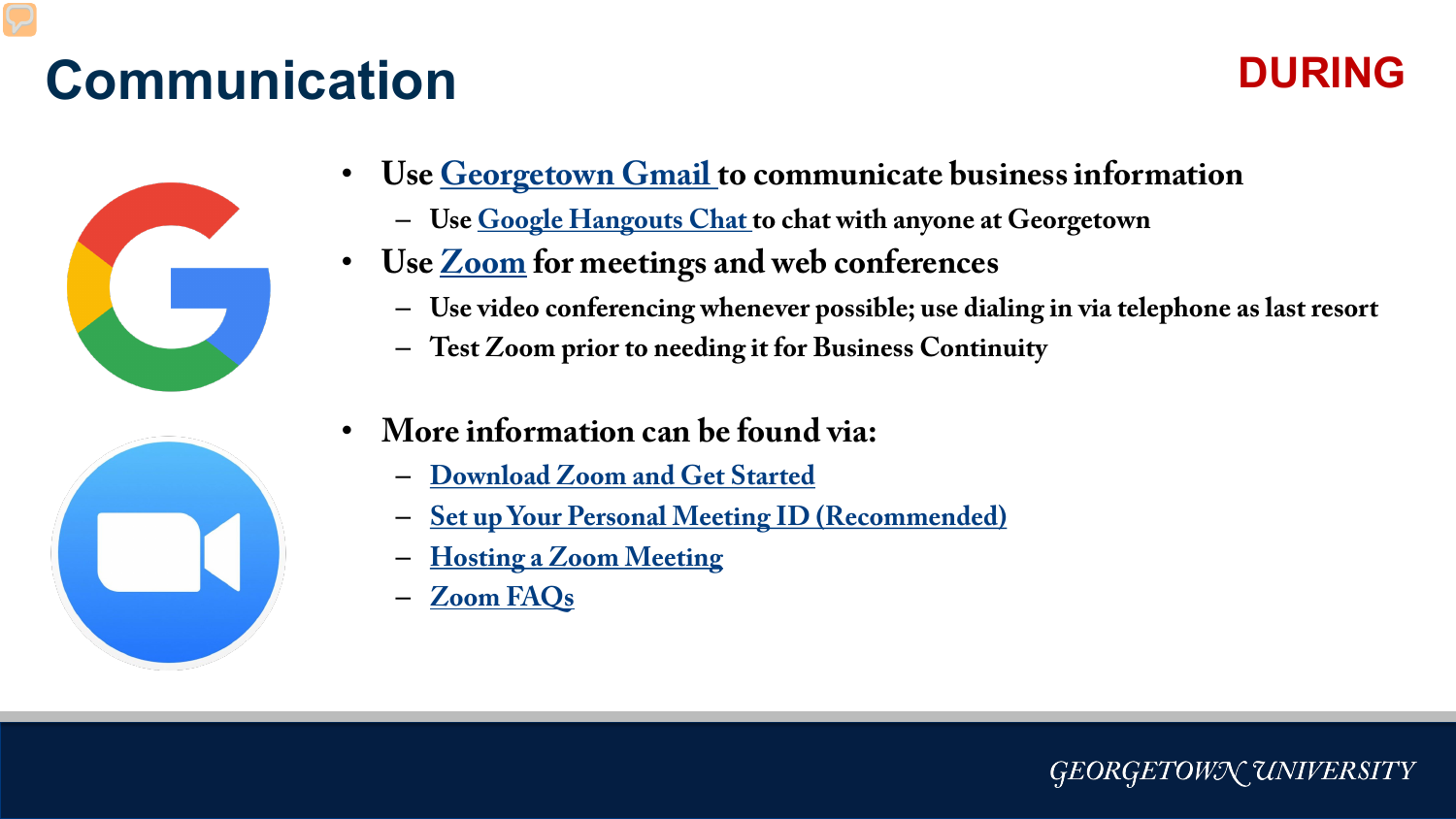### **Google Chat DURING**





- Chat allows users to chat either via direct message or in Rooms
- Rooms allow for threaded conversations to separate communications by topic
- Users can video chat as an alternative to Zoom when communicating 1-on-1

[Chat can be accessed through a web browser](http://chat.google.com/) or it can be installed as a desktop application. You can also access via Gmail.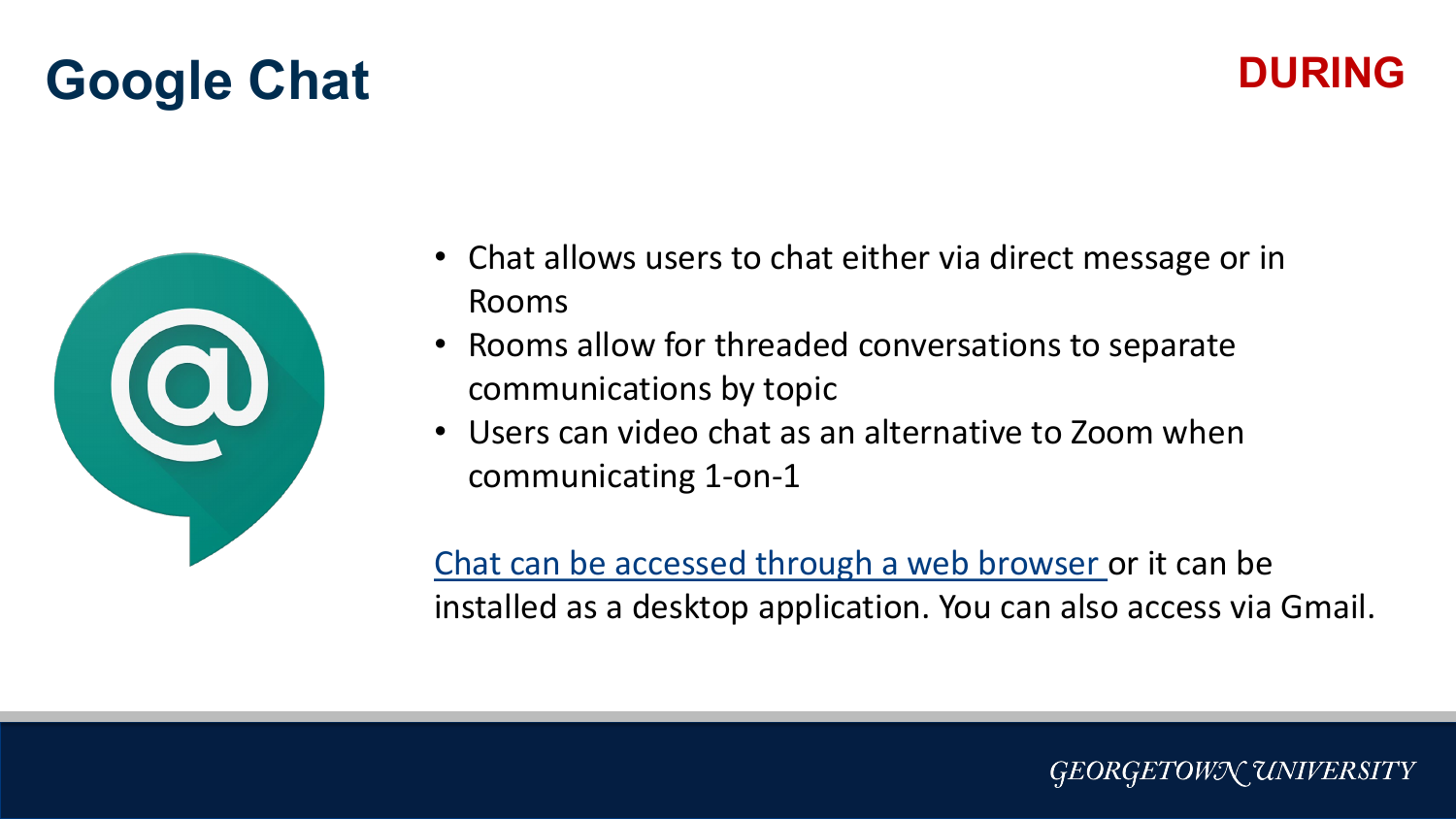## **Accessing Your Georgetown Files**

#### **DURING**

- **[Georgetown Box](https://box.georgetown.edu/)**
	- **Used to sync files between PCs via the cloud**
- **[G Suite and Google Drive](https://apps.georgetown.edu/)**
	- **Cloud file sync as well as document collaboration**
- **[Georgetown AnyConnect VPN](https://uis.georgetown.edu/security/vpn/faq/)**
	- **Connect to protected Georgetown resources such as Banner**
- **[Microsoft Office365](https://www.law.georgetown.edu/your-life-career/campus-services/information-systems-technology/supported-tools-and-training/office-365/)**
	- **Cloud based document editing**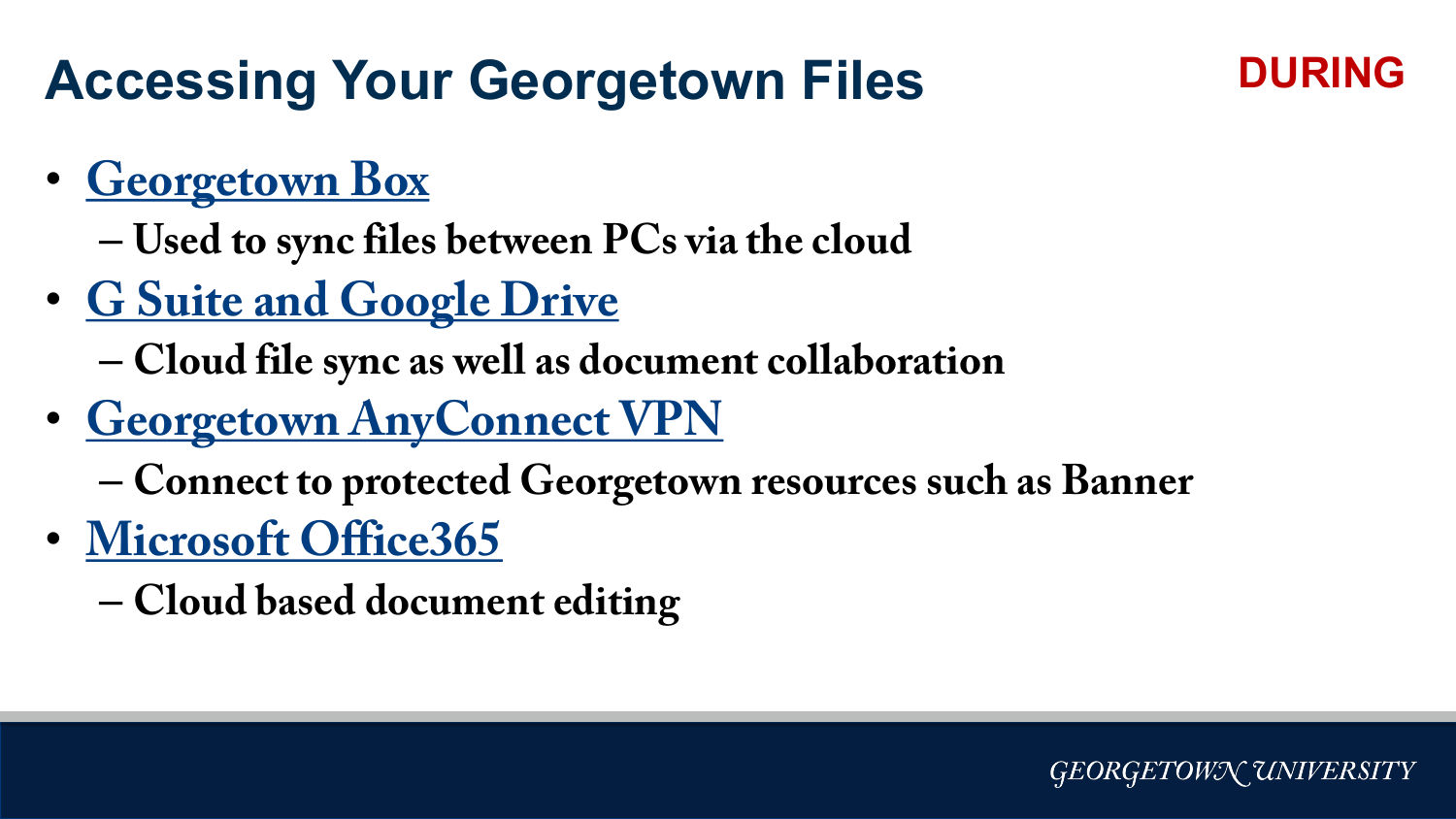# **Software and Security**



- **Use [DUO Two-Factor Authentication](https://apps.georgetown.edu/duo) to access services**
- **[BitLocker](https://docs.microsoft.com/en-us/windows/security/information-protection/bitlocker/bitlocker-overview) and/or [FileVault](https://support.apple.com/en-us/HT204837) for file encryption**
	- **BitLocker is installed on all university Windows 10 machines; FileVault is enabled on all university Mac devices**
- **[Symantec AntiVirus](https://www.symantec.com/products/endpoint-security)**
	- **Installed on all university devices**
	- **You may install on your personal device through [GU Software Webstore](https://georgetown.onthehub.com/WebStore/Welcome.aspx)**